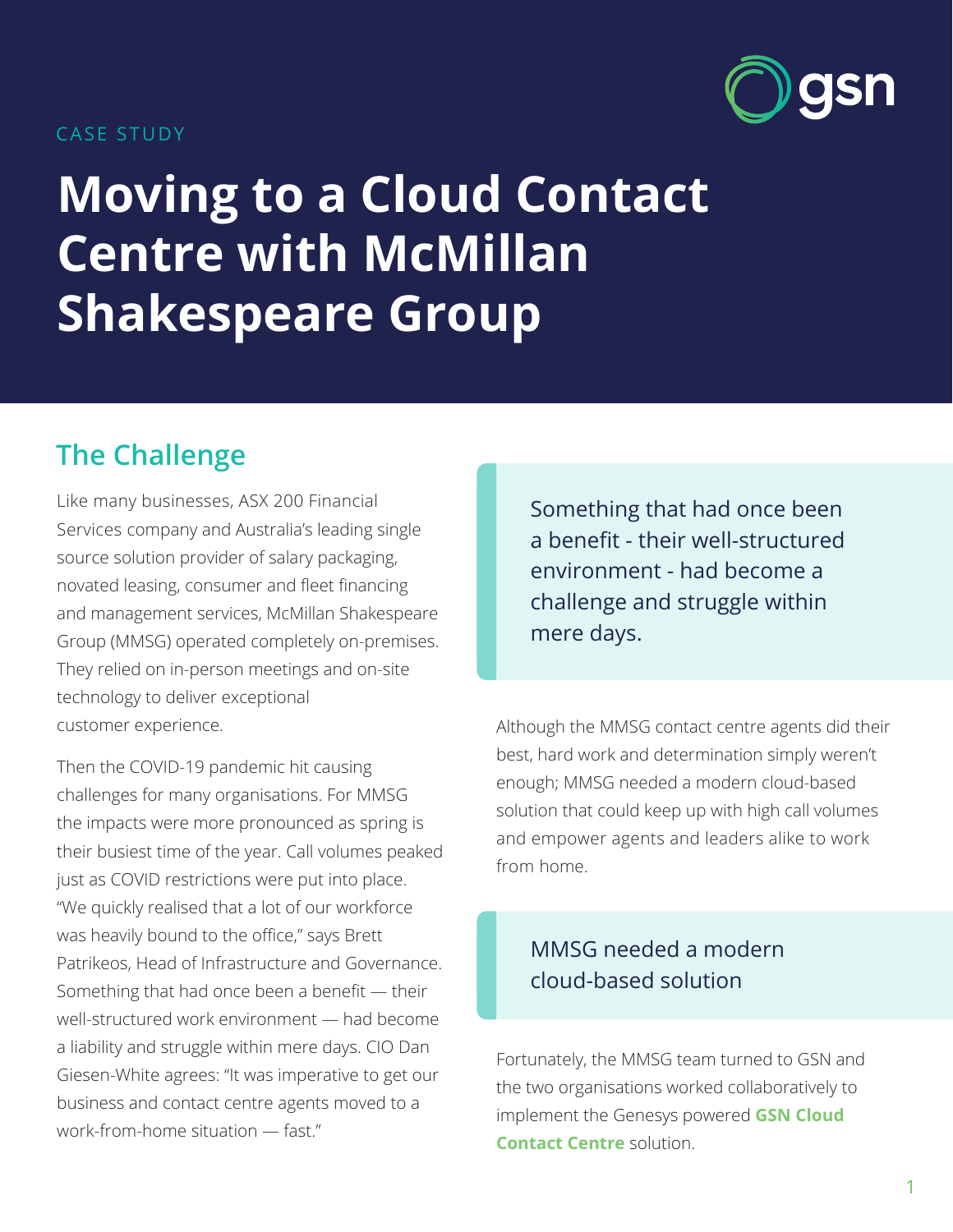### **The Solution**

In true partnership the GSN and MMSG teams worked together to deliver operational capability for MMSG Agents to work from home within the first two weeks.

The teams continued working together to deliver a full omni-channel Cloud Contact Centre solution over the next three months including deployment of:

- **5 separate contact centres across Australia**
- **Onboarding and training of over 450 Agents across 5 business units**
- **Inbound Voice, Workforce Management, Interaction Analytics**

Through what John Potts, Program Manager, calls a "superior cloud offering," contact centre staff and corporate employees were migrated to the GSN Cloud Contact Centre in just 14 days. In these modern times "delivery is expected within days or weeks, not months or years," notes John.

The key, according to Brett, was to make sure their baseline IT infrastructure and systems could support the transition. GSN provided both the tools, capabilities and guidance necessary to bolster this infrastructure, allowing the MMSG team to focus on shifting their customer service model from onpremise to a modern cloud solution.

The value of GSN cloud solutions was felt in unique ways across the MMSG organisation. For example, call centre staff were now able to manage high call volumes without overloading their system, while leaders could rely on cloud-based communication to keep teams in constant contact. Something the entire MMSG team could agree on was that the GSN partnership made all the difference.

### **The Partnership**

**According to John, there are a few key qualities he looks for in a partnering vendor. These qualities are:**

- **Openness.**
- **Honesty.**
- **Transparency.**
- **Flexibility.**
- **Pragmatic service and solution deployment.**
- **A can-do attitude.**

In GSN, he says, he'd found all these qualities and more. "Within the first few days, I could tell GSN was going to deliver on all of my expectations."

**As a technology partner, GSN worked hard to understand MMSG from multiple perspectives, including:**

|  | Needs.               |
|--|----------------------|
|  | Challenges.          |
|  | Goals.               |
|  | <b>Expectations.</b> |
|  | Locations.           |
|  |                      |

**Existing systems.**  $(\mathcal{S})$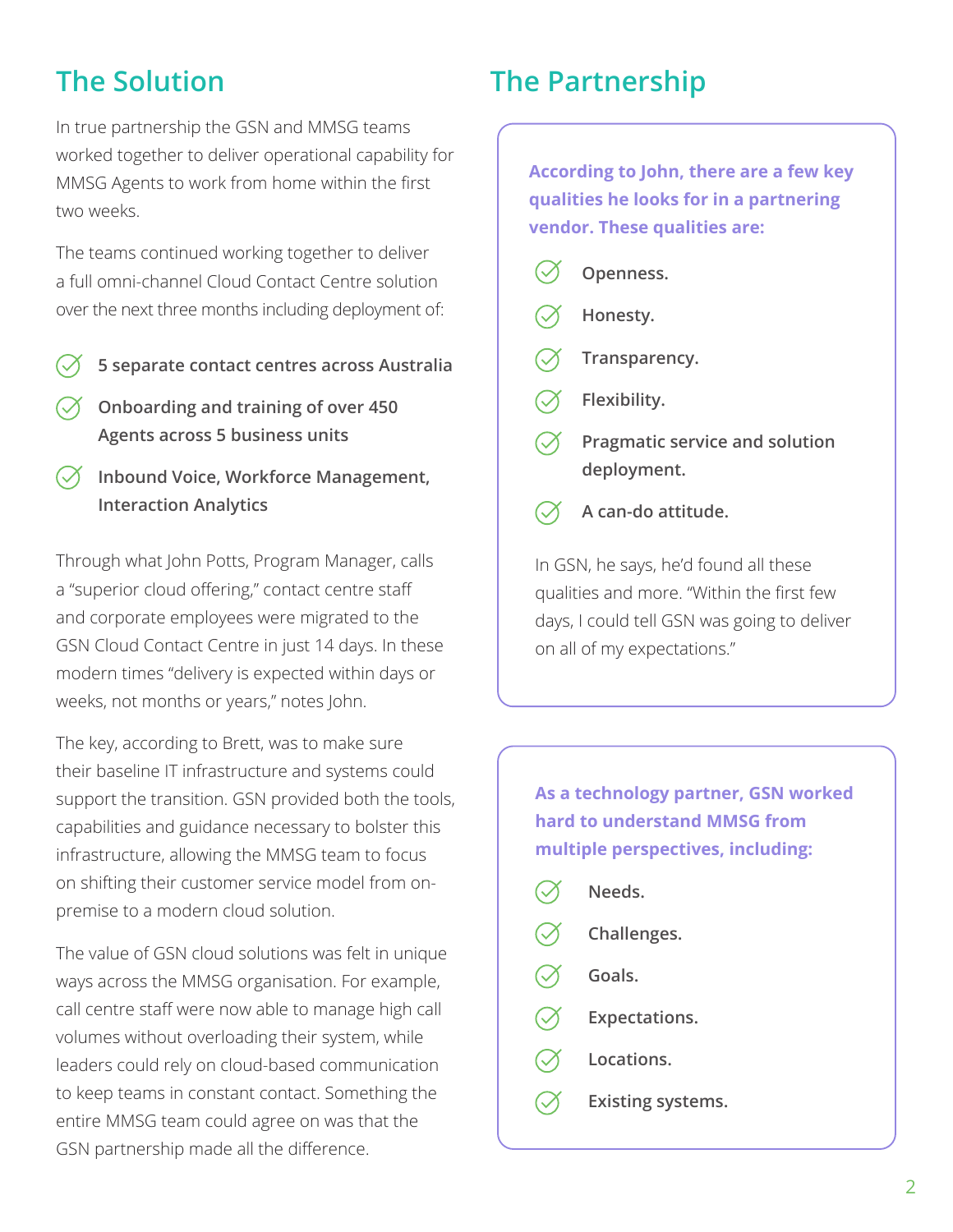**The result was a solution that enabled MMSG to move forward and continue delivering unmatched customer experiences in spite of COVID-19 regulations, lockdowns and limitations. As Brett explains,**  GSN brought "that human factor" that truly made all the difference.  $\Box\Box$ <br>R<mark>esults</mark> **"**

## **The Results**

Even after COVID-19 regulations eased, MMSG continued deriving new value from their utilisation of GSN Contact Centre Cloud. They look back on the early days of their experience with fondness. "The results were remarkable," says Dan. "Everyone was excited about using the new capabilities."

The team agrees that these results are only possible due to their partnership with GSN. "It's been fantastic having GSN as the SME organisation that not only tells you the story but actually delivers it," says Brett. He and the rest of the team point to a few specific differentiators that made their experience with GSN truly valuable:

Although needs differed across the organisation, all of MMSG found that they could count on GSN as a reliable, understanding partner. As the MMSG team explains, GSN built real, empathetic human relationships and used those connections to learn about the organisation's pain points and deliver targeted solutions. This wasn't simply a business arrangement; it was an authentic partnership based on trust.

## Expertise Service

Brett, John and Dan all note that, on top of being enjoyable to work with, the GSN team brought unrivalled proficiency. MMSG explains that every individual from GSN offered in-depth subject matter expertise, insights from multiple disciplines and highly functional knowledge of GSN's own offerings, resulting in rich conversations and valuable guidance.

# **Reliability**  $\left\{ \checkmark \right\}$  Speed

"We had a very high-pressure environment where, in a period of weeks, we set up a contact centre solution that would have taken months," says Brett. However, despite facing these completely new challenges introduced by the pandemic, GSN leveraged the insights and determination of the entire MMSG team to structure the best combination of solutions — all within, as Dan notes enthusiastically, a span of only two weeks.

In GSN, the MMSG team had found a partner just as dedicated to service as they are. "They're available to us like we're their only customer," says John. The result is cloud service that goes far beyond technology and both utilises and empowers that human element valued so highly by MMSG.